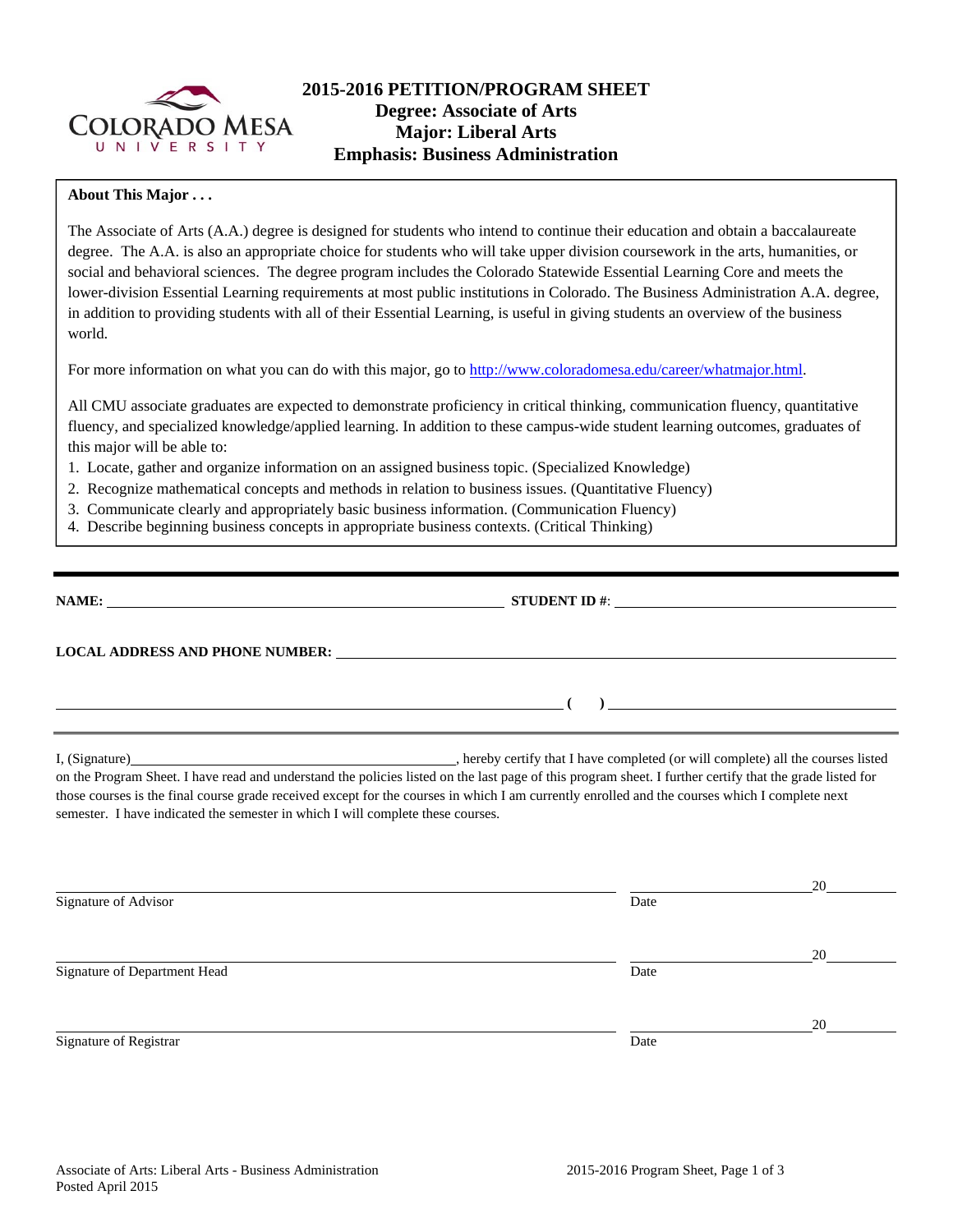#### **DEGREE REQUIREMENTS:**

- 60 semester hours total ( A minimum of 16 taken at CMU in no fewer than two semesters)
- 2.00 cumulative GPA or higher in all CMU coursework.
- A grade of "C" or higher must be earned in all Essential Learning courses in order to be accepted for the transfer under the Core Transfer Agreements.
- Pre-collegiate courses (usually numbered below 100) cannot be used for graduation.
- A student must follow the CMU graduation requirements either from 1) the program sheet for the major in effect at the time the student officially declares a major; or 2) a program sheet for the major approved for a year subsequent to the year during which the student officially declares the major and is approved for the student by the department head. Because a program may have requirement specific to the degree, the student should check with the faculty advisor for additional criteria. It is the student's responsibility to be aware of, and follow, all requirements for the degree being pursued. Any exceptions or substitutions must be approved by the student's faculty advisor and Department Head.
- When filling out the program sheet a course can be used only once.
- See the "Undergraduate Graduation Requirements" in the catalog for additional graduation information.

**ESSENTIAL LEARNING REQUIREMENTS** (31 semester hours) See the current catalog for a list of courses that fulfill the requirements below. If a course is on the Essential Learning list of options and a requirement for your major, you must use it to fulfill the major requirement and make a different selection within the Essential Learnin requirement. The Essential Learning capstone course and co-requisite Essential Speech course (required for bachelor's degrees) cannot be used as options for the below requirements.

| Course No Title                                                                                                                                                   |    | Sem.hrs Grade Term/Trns |
|-------------------------------------------------------------------------------------------------------------------------------------------------------------------|----|-------------------------|
| <b>English</b> (6 semester hours, must receive a grade of "C" or better and                                                                                       |    |                         |
| must be completed by the time the student has 60 semester hours.)                                                                                                 |    |                         |
| <b>ENGL 111 English Composition</b>                                                                                                                               | 3  |                         |
| <b>ENGL 112 English Composition</b>                                                                                                                               | 3  |                         |
| <b>Math:</b> MATH 113 or higher (3 semester hours, must receive a grade<br>of "C" or better, must be completed by the time the student has 60<br>semester hours.) | 4* |                         |
| MATH 113 College Algebra                                                                                                                                          |    |                         |
| *3 credits apply to the Essential Learning requirements and 1 credit<br>applies to elective credit                                                                |    |                         |

| Course No Title         |                                                                                           |   | Sem.hrs Grade Term/Trns          |
|-------------------------|-------------------------------------------------------------------------------------------|---|----------------------------------|
|                         | <b>Humanities</b> (3 semester hours)                                                      |   |                                  |
|                         | Social and Behavioral Sciences (6 semester hours)                                         |   |                                  |
|                         | ECON 201 Principles of Macroeconomics 3                                                   |   | <u> The Common School (1999)</u> |
|                         | ECON 202 Principles of Microeconomics 3                                                   |   |                                  |
|                         | <b>Natural Sciences</b> (7 semester hours, one course must include a lab)                 |   |                                  |
|                         | the control of the control of the control of the control of the control of the control of |   |                                  |
|                         |                                                                                           |   |                                  |
|                         | <b>History</b> (3 semester hours)                                                         |   |                                  |
| <b>HIST</b>             | <u> 1989 - John Stein, Amerikaansk politiker (</u>                                        | 3 |                                  |
|                         | <b>Fine Arts</b> (3 semester hours)                                                       |   |                                  |
|                         | <b>WELLNESS REQUIRMENT</b> (2 semester hours)                                             |   |                                  |
|                         | KINE 100 Health and Wellness                                                              |   |                                  |
|                         | KINA $1 \_$ $\_$                                                                          |   |                                  |
|                         | <b>BUSINESS ADMINISTRATION EMPHASIS REQUIREMENTS</b>                                      |   |                                  |
| (21 Semester Hours)     |                                                                                           |   |                                  |
| <b>Business Courses</b> |                                                                                           |   |                                  |
|                         | <b>ACCT 201</b> Principles of Financial                                                   |   |                                  |
|                         |                                                                                           |   |                                  |

| ACCT 201        | Principles of Financial                              |   |  |
|-----------------|------------------------------------------------------|---|--|
|                 | Accounting                                           | 3 |  |
| ACCT 202        | Principles of Managerial                             |   |  |
|                 | Accounting                                           | 3 |  |
| BUGB 101        | <b>Introduction to Business</b>                      | 3 |  |
| BUGB 211        | <b>Business Communications</b>                       | 3 |  |
| BUGB 231        | Survey of Business Law                               | 3 |  |
| <b>STAT 200</b> | <b>Probability and Statistics</b>                    |   |  |
|                 | or CISB 241 Intro to Business Analysis <sup>**</sup> | 3 |  |
| CISB 101        | <b>Business Information Tech</b>                     | 3 |  |
|                 |                                                      |   |  |
|                 | <b>Electives</b> (6 semester hours)                  |   |  |
|                 | *MATH 113 College Algebra                            |   |  |
|                 |                                                      |   |  |
|                 |                                                      |   |  |
|                 |                                                      |   |  |

## **\*\* requires additional prerequisite not listed here**